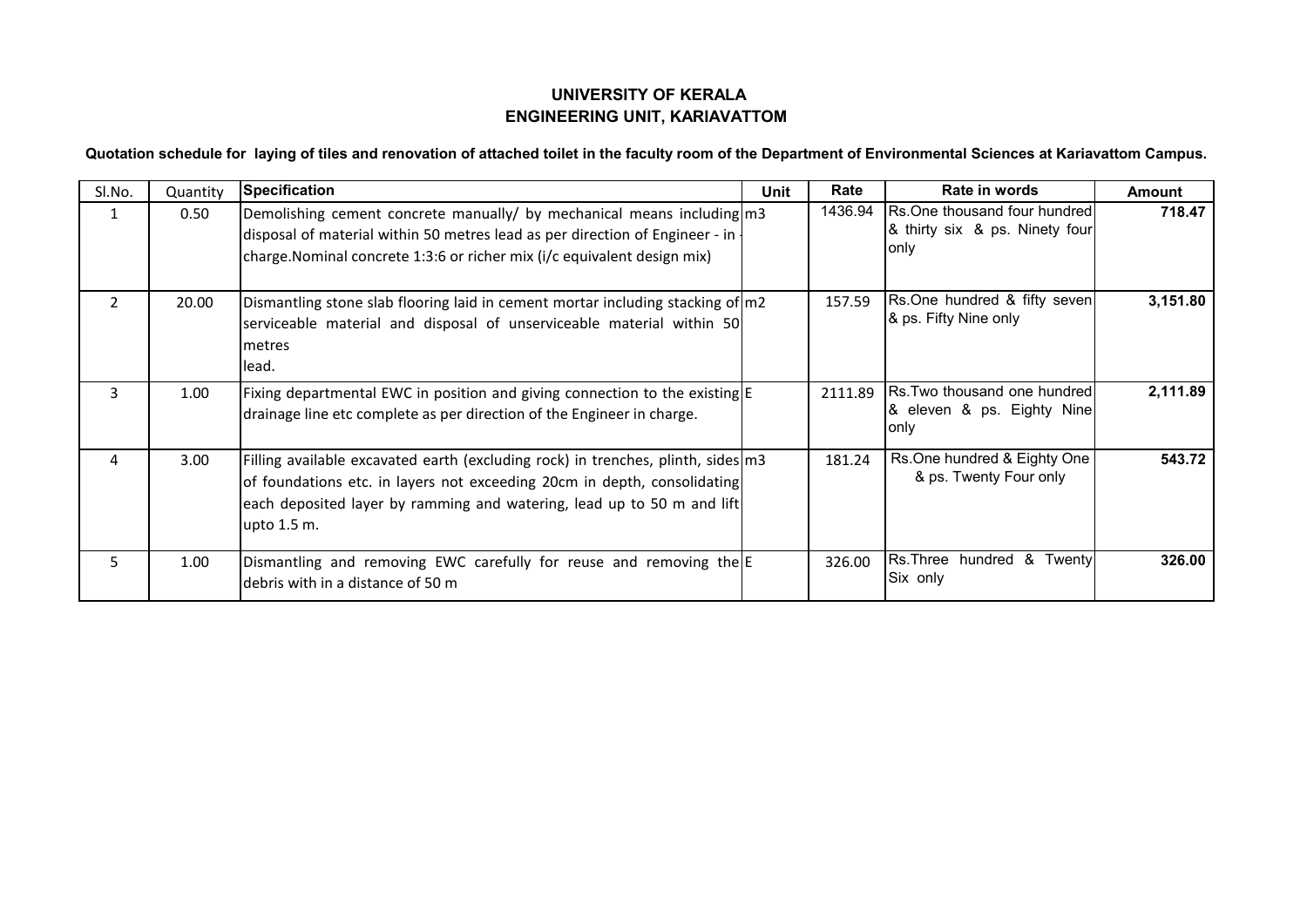| 6              | 1.00  | Dismantling and removing damaged wash basin and stacking available E<br>fittings for reuse and removing the debris with in a distance of 50 m.                                                                                                                                                                                                                  | 286.25  | Rs. Two hundred & Eighty six &<br>ps. Twenty Five only               | 286.25   |
|----------------|-------|-----------------------------------------------------------------------------------------------------------------------------------------------------------------------------------------------------------------------------------------------------------------------------------------------------------------------------------------------------------------|---------|----------------------------------------------------------------------|----------|
| $\overline{7}$ | 0.500 | Providing and laying in position cement concrete of specified grade m3<br>excluding the cost of centering and shuttering - All work up to plinth level<br>:1:3:6 (1 Cement : 3 coarse sand (zone-III) : 6 graded stone aggregate 20<br>mm                                                                                                                       | 7100.79 | Rs.Seven<br>thousand<br>Onel<br>hundred & & ps. Seventy Nine<br>only | 3,550.40 |
| 8              | 1.000 | Providing and fixing wash basin with C.I. brackets, 15 mm C.P. brass pillar E<br>taps, 32 mm C.P. brass waste of standard pattern, including painting of<br>fittings and brackets, cutting and making good the walls wherever<br>require: White Vitreous China Flat back wash basin size 550x 400 mm with<br>single 15 mm C.P. brass pillar tap                 | 2619.16 | Rs. Two thousand six hundred<br>& Nineteen & ps. Sixteen only        | 2,619.16 |
| 9              | 15.00 | Providing and fixing PVC pipes, fittings including fixing the pipe with m<br>clamps at 1.00 m spacing. This includes jointing of pipes & fittings with one<br>step PVC solvent cement and testing of joints complete as per direction of<br>Engineer-in-Charge. Concealed work, including cutting chases and making<br>good the wall etc. 25 mm pipe 12 kgf/cm2 | 344.45  | Rs. Three Hundred and Forty<br>Four & ps. Forty Five only            | 5,166.75 |
| 10             | 10.00 | Providing and fixing PVC pipes including fixing the pipe with clamps/clip at m<br>1.00 m spacing. This includes jointing of pipes with one step PVC solvent<br>cement and testing of joints complete as per direction of Engineer-in-<br>Charge 63 mm dia 6 Kgf/cm2 - External work - Exposed on wall                                                           | 235.49  | Rs. Two Hundred and Thirty<br>Five & ps. Forty Nine only             | 2,354.90 |
| 11             | 7.00  | Providing and fixing PVC pipes including fixing the pipe with clamps/clips/ m<br>at 1.00 m spacing. This includes jointing of pipes with one step PVC<br>solvent cement and testing of joints complete as per direction of Engineer-<br>in-Charge 110 mm dia 6 Kgf/cm2 - External work- Exposed on wall                                                         | 348.94  | Rs. Three hundred & Forty<br>Eight & ps. Ninety Four only            | 2,442.58 |
| 12             | 1.00  | Providing and fixing PVC moulded fittings /accessories for Rigid PVC E<br>pipes, including jointing with PVC solvent cement -110 mm dia Vent cowl                                                                                                                                                                                                               | 120.43  | Rs.One hundred & twenty &<br>ps. Forty Three only                    | 120.43   |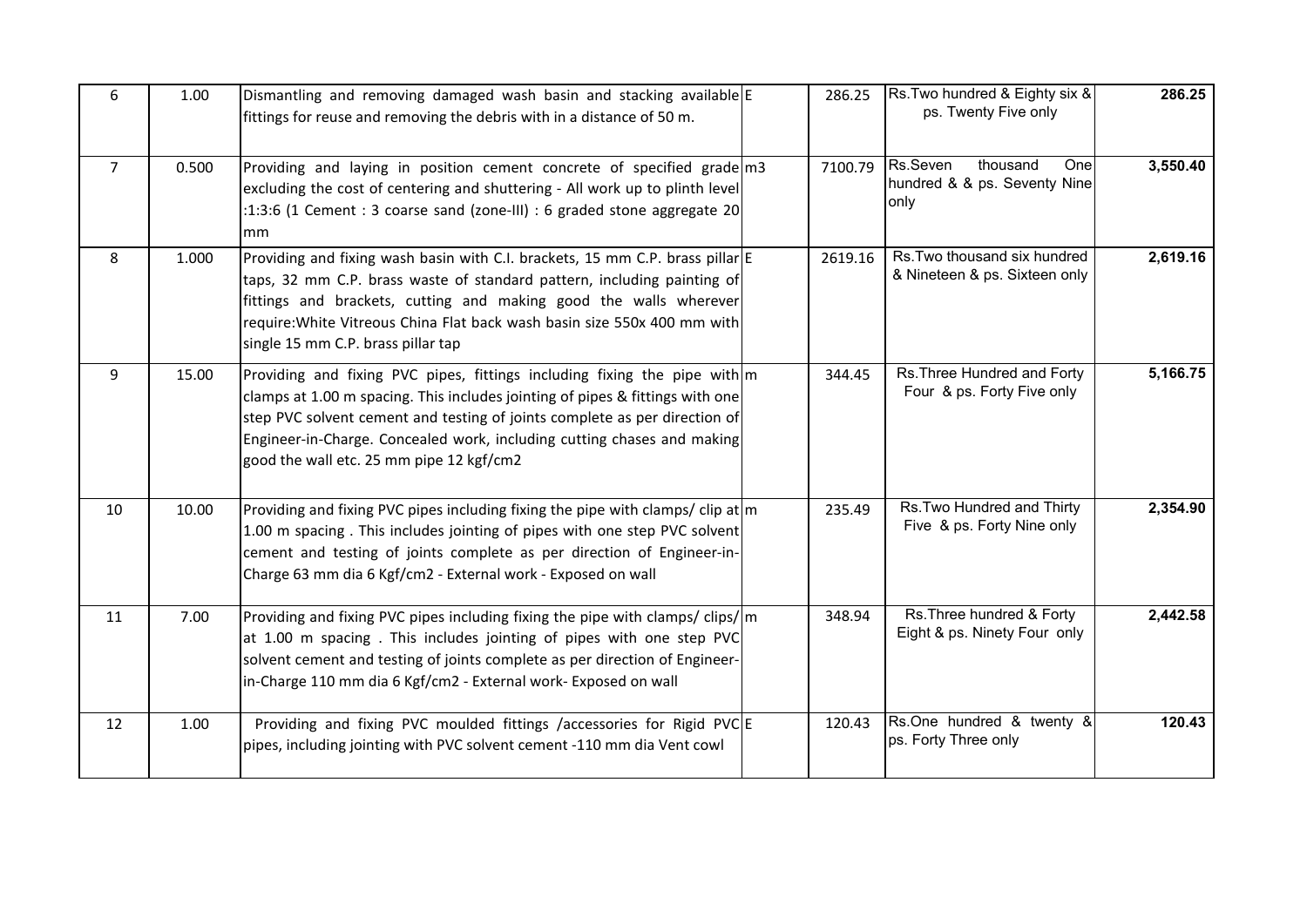| 13 | 12.00 | Providing and fixing Ist quality ceramic glazed wall tiles conforming to IS: m2<br>15622 (thickness to be specified by the manufacturer), of approved make,<br>in all colours, shades except burgundy, bottle green, black of any size as<br>approved by Engineerin- Charge, in skirting, risers of steps and dados, over<br>12 mm thick bed of cement mortar 1:3 (1 cement : 3 coarse sand) and<br>jointing with grey cement slurry @ 3.3kg per sqm, including pointing in<br>white cement mixed with pigment of matching shade complete.       | 1073.40 | Rs.One thousand<br>Seventy<br>Three & & ps. Forty only                              | 12,880.80 |
|----|-------|--------------------------------------------------------------------------------------------------------------------------------------------------------------------------------------------------------------------------------------------------------------------------------------------------------------------------------------------------------------------------------------------------------------------------------------------------------------------------------------------------------------------------------------------------|---------|-------------------------------------------------------------------------------------|-----------|
| 14 | 4.00  | Providing and laying Ceramic glazed floor tiles of size 300x300 mm m2<br>(thickness to be specified by the manufacturer) of 1st quality conforming<br>to IS: 15622 of approved make in colours such as White, Ivory, Grey, Fume<br>Red Brown, laid on 20 mm thick cement mortar 1:4 (1 Cement : 4 Coarse<br>sand), Jointing with grey cement slurry $\omega$ 3.3 kg/sqm including pointing<br>the joints with white cement and matching pigment etc., complete.                                                                                  | 992.06  | Rs.Nine hundred & ninety Two<br>& ps. Six only                                      | 3,968.24  |
| 15 | 10.00 | Providing and laying Vitrified tiles in different sizes (thickness to be m2<br>specified by the manufacturer), with water absorption less than 0.08% and<br>conforming to IS: 15622, of approved brand & manufacturer, in all colours<br>and shade, in skirting,<br>riser of steps, laid with cement based high polymer modified quick set tile<br>adhesive (water based) conforming to IS: 15477, in average 6 mm<br>thickness, including grouting of joints (Payment for grouting of joints to be<br>made separately). Size of Tile 600x600 mm | 1787.95 | Rs.One<br>thousand<br>Seven<br>Hundred and Eighty Seven & &<br>ps. Ninety Five only | 17,879.50 |
| 16 | 50.00 | Wall painting with plastic emulsion paint of approved brand and m2<br>manufacture to give an even shade: One or more coats on old work                                                                                                                                                                                                                                                                                                                                                                                                           | 79.62   | Rs.Seventy Nine & ps. Sixty<br>Two only                                             | 3,981.00  |
| 17 | 1.00  | Providing and fixing uplasticised PVC connection pipe with brass unions :30 E<br>cm length 15 mm nominal bore                                                                                                                                                                                                                                                                                                                                                                                                                                    | 85.61   | Rs.Eighty Five & ps. Sixty one<br>only                                              | 85.61     |
| 18 | 1.00  | Providing and fixing C.P. brass long body bib cock of approved quality E<br>conforming to IS standards and weighing not less than 690 gms. 15 mm<br>nominal bore                                                                                                                                                                                                                                                                                                                                                                                 | 709.86  | Rs.Seven hundred & nine &<br>ps. Eighty Six only                                    | 709.86    |